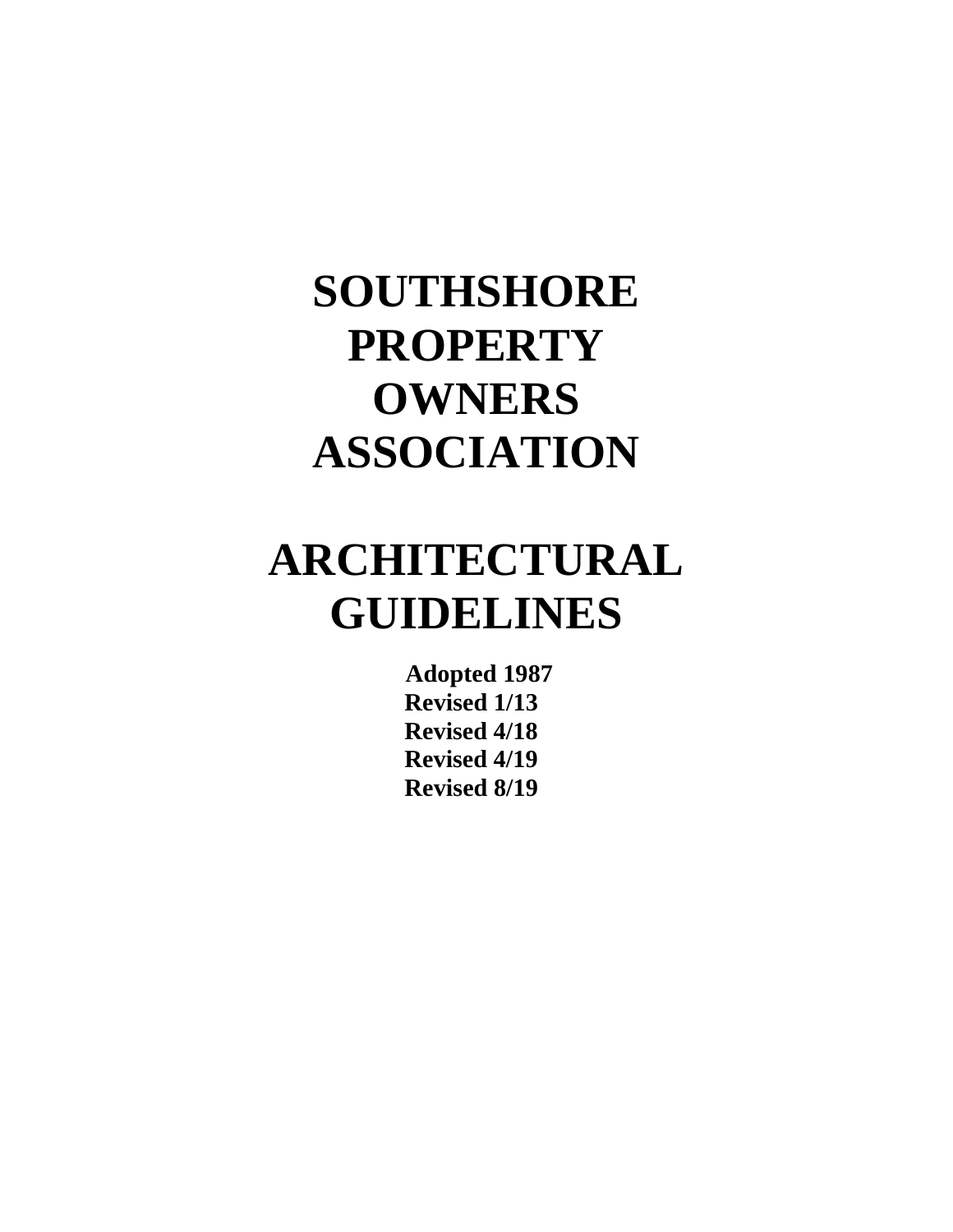## **ARCHITECTURAL COMMITTEE RULES**

**April 4, 2018 TABLE OF CONTENTS**

| Garages/Parking |
|-----------------|
|                 |
|                 |
|                 |
|                 |
|                 |
|                 |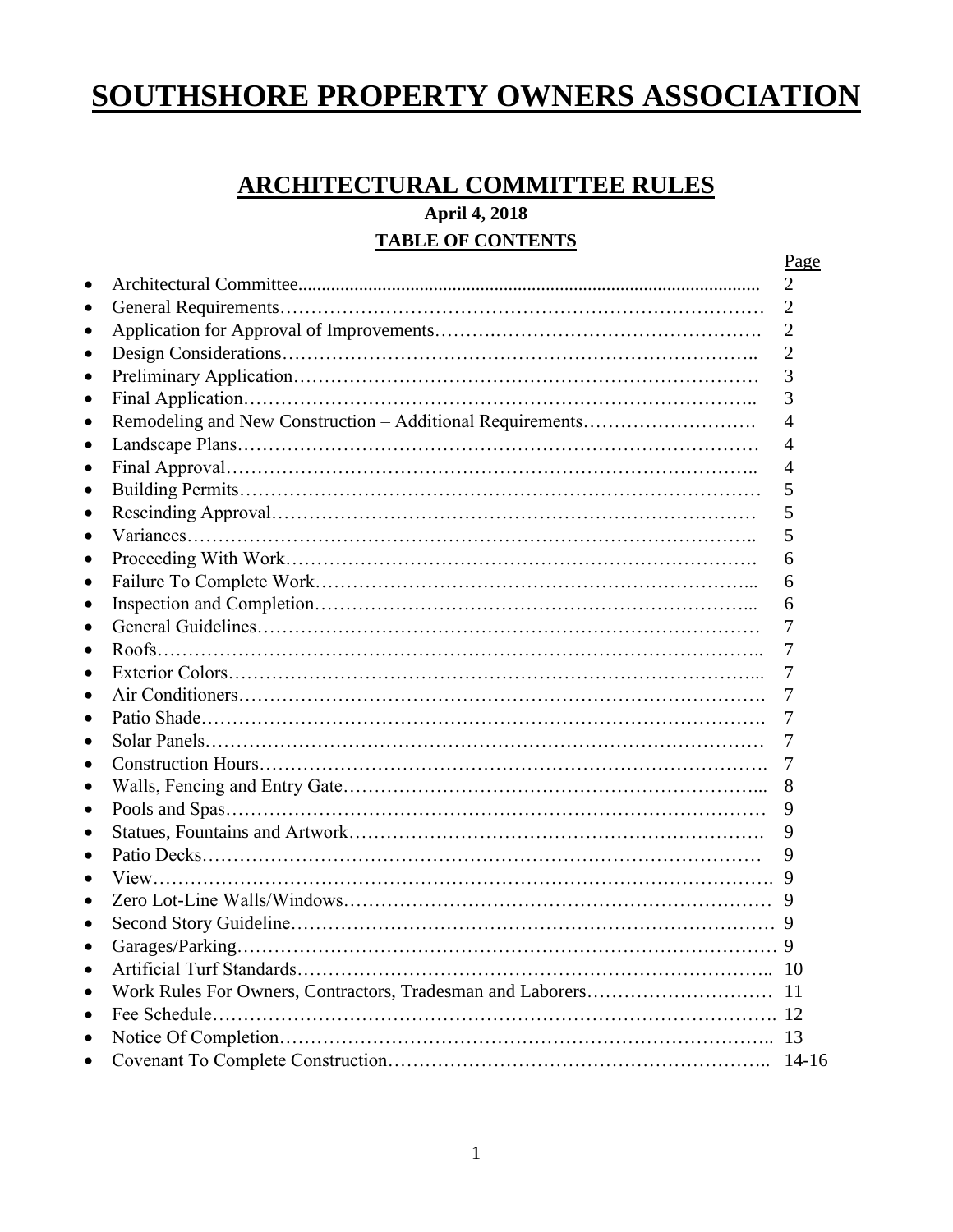## **ARCHITECTURAL COMMITTEE RULES**

#### ARCHITECTURAL COMMITTEE

The responsibility for maintaining the standards which have made Westlake Village such an outstanding community rests with the Architectural Committee of each Homeowner's Association. The duty of the Architectural Committee is to review drawings of proposed structures or alterations of existing structures to be sure that they will conform to a sound, attractive and harmonious plan of development, so that the character and environment of the community is preserved, and all property owners are protected against loss of values. There is no desire to unduly restrict designs submitted by architects and qualified designers. However, extremes in design will be discouraged.

#### GENERAL REQUIREMENTS

No structural changes or improvements which alter the exterior appearance of any property, including but not limited to pools, spas, patios and patio covers, fencing, screen doors, awnings, landscaping, walkways, outdoor lighting, gazebos, play equipment, etc., may be made without submission of a complete architectural application AND prior written approval of the Architectural Committee. This includes any minor installations or apparatus affixed or attached to any exterior wall or fence and painting or repainting of any exterior item.

**Any property owner who proceeds with any exterior changes (landscape or construction) described under the Southshore CC&R's, Southshore Rules, Landscape Guidelines or Architectural Committee Rules, without the express written consent of the Architectural Chairman, the Landscape Chairman or the Board of Directors may be subject to a lawsuit in Superior Court to compel removal of the unauthorized alteration/additions or a fine of up to five thousand dollars (\$5,000.00). In the event the Association files a lawsuit to compel removal, the Association will seek to recover all legal fees and costs incurred in the case from the homeowner.**

#### APPLICATION FOR APPROVAL OF IMPROVEMENTS

An Owner desiring to make any changes or improvements which alter the exterior appearance of any property shall apply to and notify the Committee of the nature of the work. An Application for Approval of Improvements may be obtained from the management company; The Emmons Company at One Boardwalk, Suite 102, Thousand Oaks, California 91360, (805) 413-1170. Submit completed applications with plans and the required fee and deposit to The Emmons Company.

#### *Do not schedule your contractors before your plans are approved!*

#### DESIGN CONSIDERATIONS

Careful attention shall be given to aesthetic and functional consideration on any design submitted in order to achieve a quality of landscape and architectural design that will enhance the entire community.

The following are particularly important:

- Variety and individuality within the scope of the existing architectural character of the neighborhood.
- Appearance of improvements and structures from all angles.
- Organization of external elements to achieve what would be recognized as high standards of design.
- Consistent use of exterior materials.
- Preservation of views from neighboring property.
- Garaged parking availability to ease street parking congestion.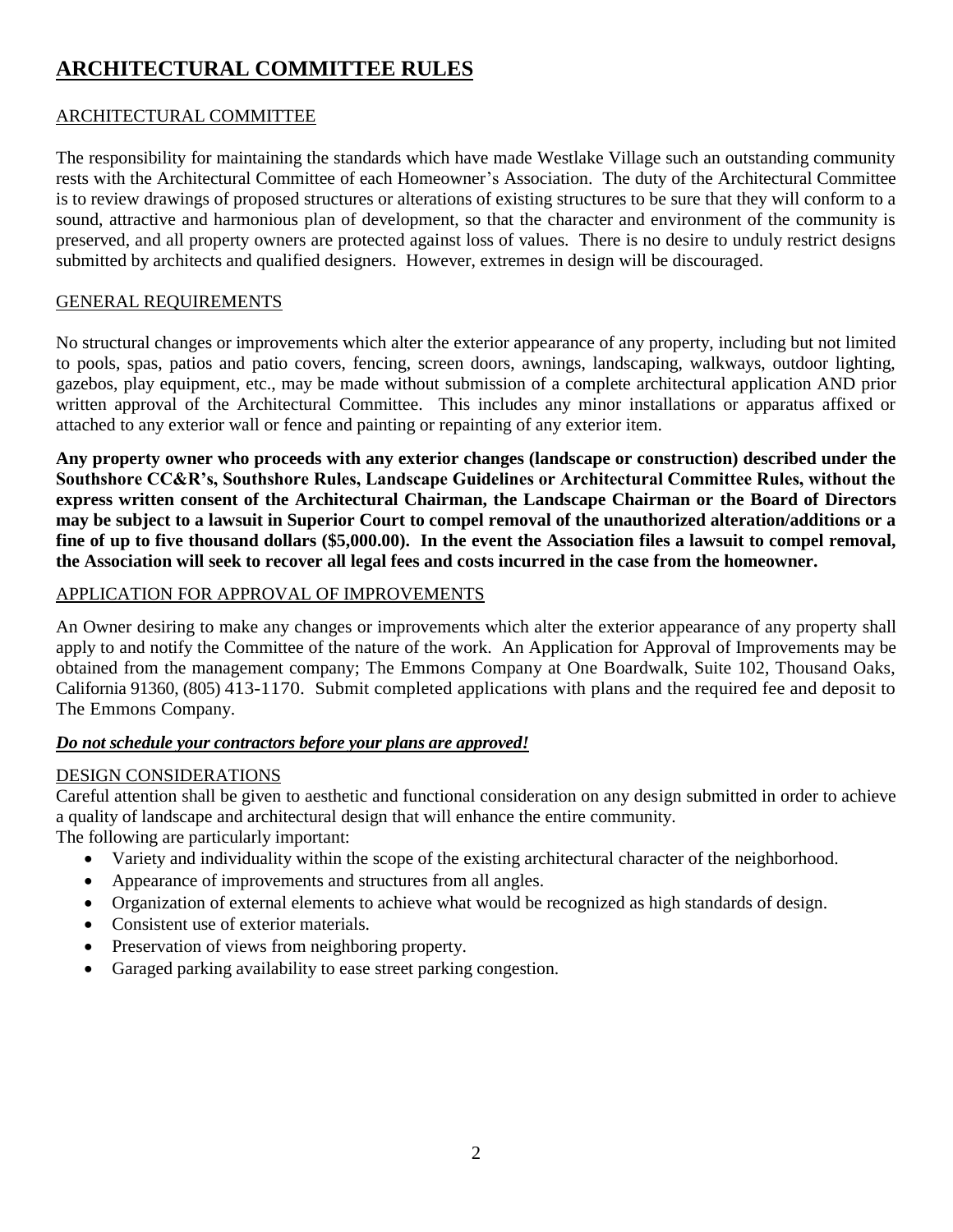#### PRELIMINARY APPLICATION

An Owner may apply to the Committee for Preliminary Approval of improvements by submitting preliminary drawings or sketches. This purpose is to allow the Owner the opportunity for design guidance before expending substantial sums on plan documents required to apply for Final Approval. This protocol is as follows:

(1) The Committee shall grant Preliminary Approval only if the proposed improvement would be entitled to a Final Approval on the basis of a full and complete application in conformance with the CC&Rs, Southshore Rules and these Architectural Committee Rules. The Committee shall act upon the request within 30 days of a Preliminary Application submission.

(2) The Committee's Preliminary Approval shall be effective for 90 days from the date of issuance. If the Owner does not apply for Final Approval during the 90 days, the Preliminary Approval is rescinded.

(3) Preliminary Approval is NOT an authorization to proceed with any work (demolition, repair, replacement, or construction).

#### FINAL APPLICATION

Final drawings and specifications must be submitted for approval by the Committee before submission to the City of Westlake Village or Los Angeles County. Three (3) sets of drawings are required. After review, two (2) sets will be retained by the Committee and one (1) will be returned to the homeowner.

An Inspection and Architectural Review Fee, and a Refundable Deposit in accordance with the Association's current Fee Schedule are required at the time of submitting the Final Application. Any excess Architectural Review Fees must be paid by homeowner prior to Application being finally approved by the Architectural Committee.

Final drawings must contain the following information at a minimum:

- 1. A plot plan, drawn to scale of 1/8, or 1/4 inch equals one (1) foot displaying the existing and proposed lot layout, dimensions, north arrow, and top and toe of all slopes, including the waterline at the lake. The building outline, roof outline, drives, walks, fences (including heights), patio areas, pools and all other site improvements shall also be shown on the plot plan.
- 2. Description of all exterior materials with color samples.
- 3. Roof plan indicating pitch, height above natural grade, and roof materials.
- 4. All exterior elevations at ¼ inch equals one (1) foot scale showing doors and windows, and indicating all materials used on exterior, including planters, gates, chimneys and fences.
- 5. If desired, a perspective sketch for design clarification.
- 6. Signature of a licensed architect or qualified building designer.
- 7. Proposed construction schedule with estimated start and completion dates.
- All proposed improvements on the lot shall be subject to the "VIEW" provisions contained herein.
- No habitable structure shall be built closer than twenty-four (24) feet from the rear property line, or on the Slope Area – meaning that area within each lot between the water line of the lake and the Top of Slope (that point where the ground begins to slope down to the lake from the original graded flat pad or approved graded flat pad).
- No other structures (decks, pool/spa, gazebo, etc.) shall be built closer than thirteen (13) feet from the Lake water line, nor should they occupy more than fifty percent (50%) of the Slope Area (calculation required on plot plan).
- The Westlake Lake Management Association (WLMA) maintains jurisdiction over the Lake's Perimeter Area meaning that area of land from the Lake's property boundary line adjoining the homeowner's Lot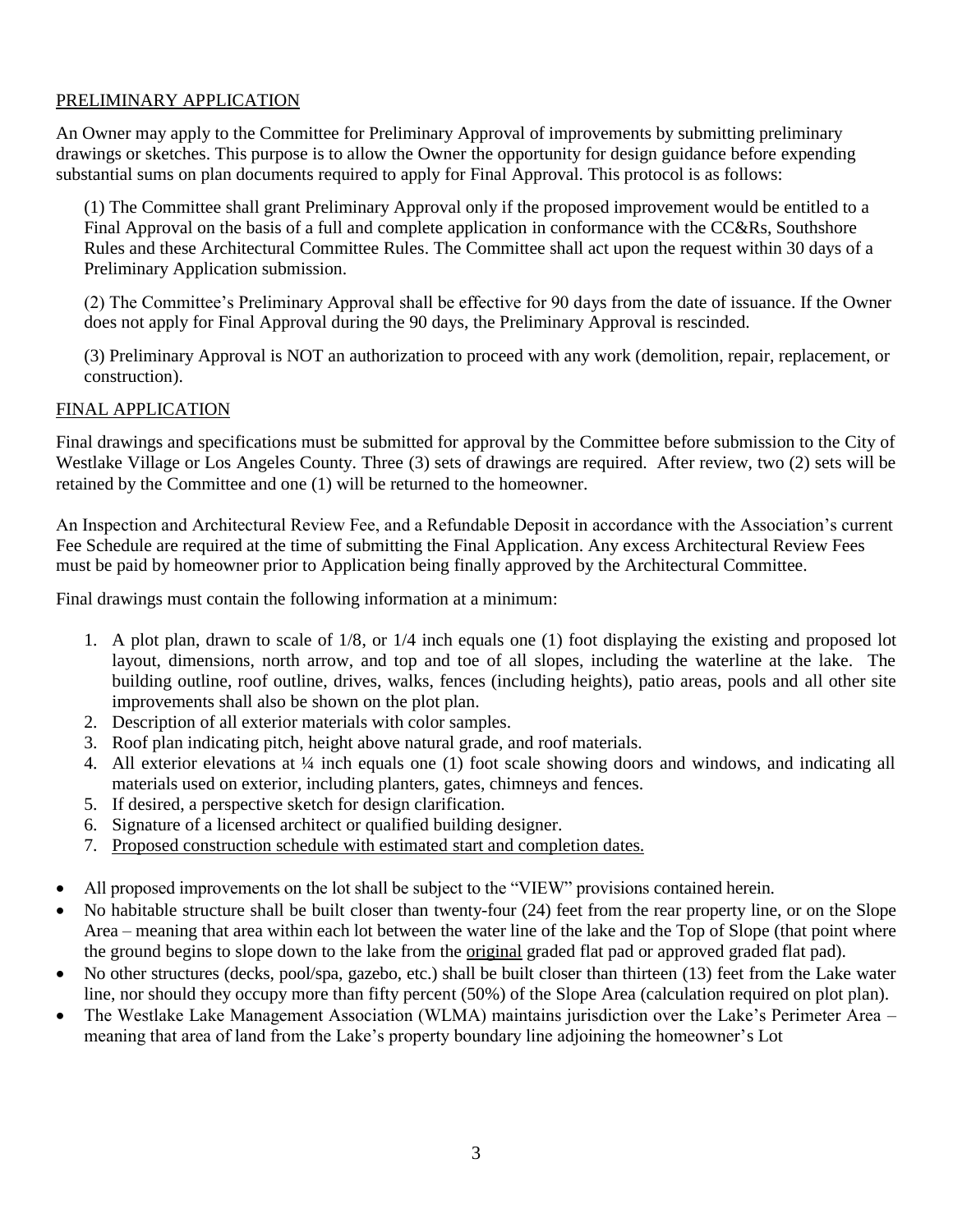boundary line and the Lake water's edge. Any improvements (fountains, waterfalls, statues) in this area must be approved by WLMA (see Section 6.4 of WLMA's CC&R's for guidance). This area varies in width throughout the Lake and can best be determined by the homeowner completing a property boundary survey establishing the rear property line.

 WLMA also has jurisdiction over the Lake and regulates and approves all boat dock construction, replacement and alterations. WLMA can be contacted at 32353 West Triunfo Canyon Road, Westlake Village, CA 91361 – (818) 889-5377 with more information at<http://www.westlake-lake.com/>

#### REMODELING AND NEW CONSTRUCTION - ADDITIONAL REQUIREMENTS

In addition to the items required for Final Application, a homeowner requesting a remodeling change to the location of any existing perimeter house wall  $(1<sup>st</sup> or 2<sup>nd</sup>$  floor) and/or new construction shall be required to submit with the Final Application documents:

- A fully completed and executed "Covenant To Complete Construction" document,
- A plot plan with a complete property boundary survey from a licensed surveyor displaying all property lot boundaries including;
	- $\circ$  the location of all existing improvements with an overlay of all proposed improvements,
	- o the location of the front sidewalk,
	- o a line drawn thirteen (13) feet inland from the waterline,
	- o a line drawn twenty-four (24) feet inland from the rear property line,
	- o dotted lines displaying a forty-five (45) degree angle from the rear corner of each adjacent home,

#### LANDSCAPE PLANS

Three (3) sets of landscape plans must be submitted including specifications and colors of plant material. Plans must be drawn to scale of  $\frac{1}{4}$ " = 1' and contain the following information:

- Identify existing and proposed locations of walls, fences, gates, hardscape materials, heights, and colors.
- Identify location of any pilaster, post, and all landscape lighting.
- Identify location, size, name of plant species, and indicate existing structures, trees, shrubbery and improvements as "existing".
- Provide pictures, location and lighting of any fountains and sculptures.

Trees and plants with an expansive root system are not allowed inside yards near the privacy wall because the roots could damage the foundation. Pre-approved trees for rear yard landscaping are Birch, Pine, Sycamore and Willow. Palm trees are not permitted unless in pots on rear yard decks. Palm trees in permanent, in ground planters are not permitted. Other trees and plants may be approved by specific request to the Committee.

 Artificial Turf - The installation of any artificial turf requires Committee approval by application. Please see the Artificial Turf Standards contained herein.

#### FINAL APPROVAL

Each Application will be considered on an individual basis. The fact that a similar change or improvement has been made elsewhere does not require or mandate automatic approval by the Committee. The Committee's decision will be determined by the location and general features of the project; how it may affect the rights (including views) and/or privacy of neighbors; and how it conforms to the architectural harmony of the Association. The Committee will make every attempt to cooperate with the applicant so that any problems concerning the application may be resolved.

The homeowner will be advised of the Architectural Committee's decision and/or recommendations in writing within thirty (30) days of receipt of a fully completed Final Application. The thirty (30) day period will not start to run until the Committee determines that all necessary components of the Final Application have been submitted and all appropriate fees or deposits have been paid.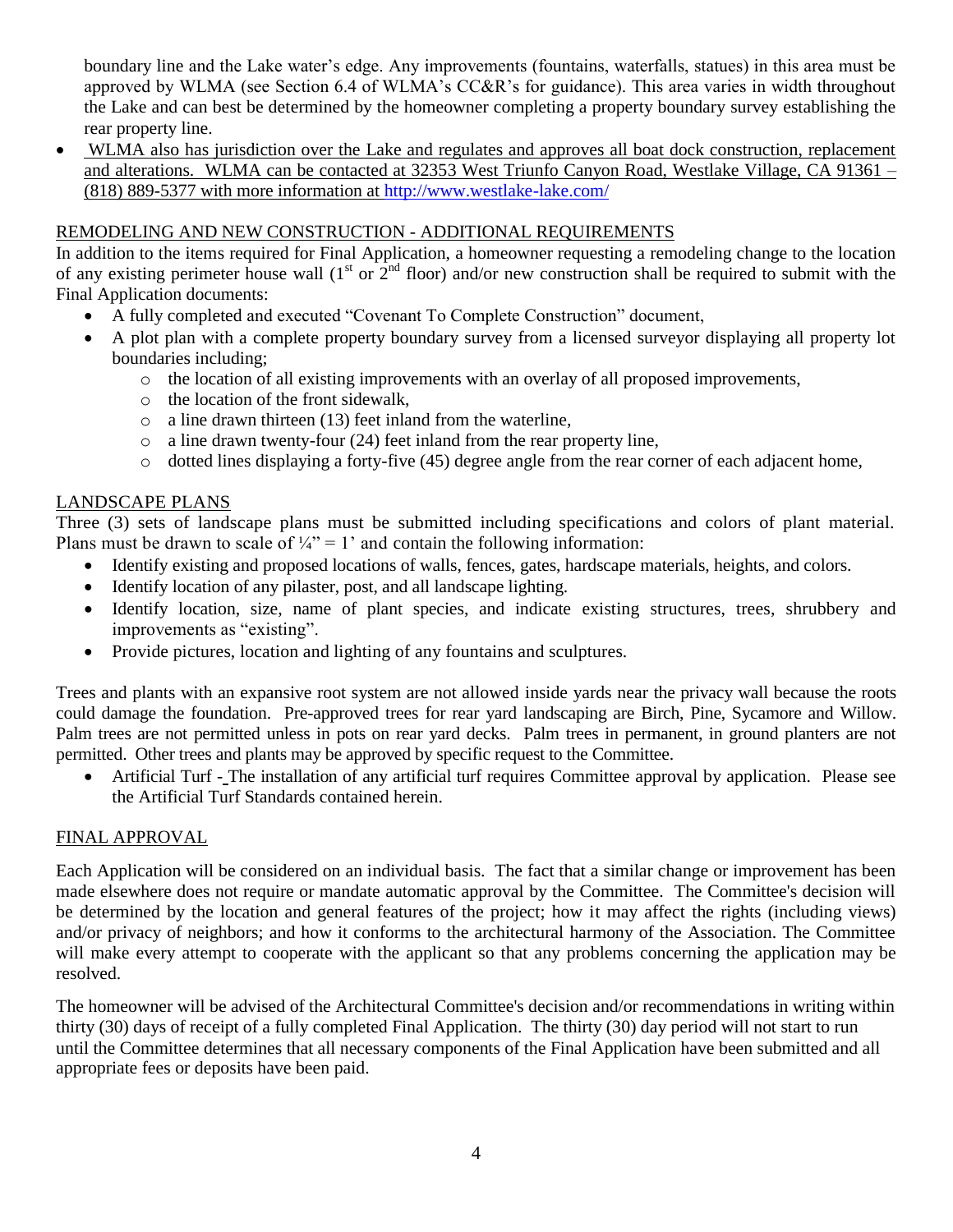The Committee shall grant Final Approval only if:

(1) Owner has complied with all Final Application requirements.

(2) The plans, drawings, and specifications comply with the CC&Rs, the Southshore Rules and Architectural Committee Rules in effect at the time the Final Application is submitted.

(3) The Committee members find that the proposed improvements are compatible with the standards of Southshore and the purposes of the CC&Rs as to quality of workmanship and materials, harmony of external design with existing structures, and location with respect to topography and finished grade elevation.

Plans and specifications are NOT reviewed by the Architectural Committee for engineering design or integrity or compliance with the applicable building codes or local or state ordinances, laws or regulations. The use of a civil or structural engineer is encouraged. Committee approval is not a substitute for a building permit from the applicable governmental agency.

**Building Permits** - Final Committee approval is contingent upon the homeowner obtaining any and all required approvals and/or Building Permits for any construction that is covered by the Building Codes of the City of Westlake Village and/or Los Angeles County. Please note this does not mean that you will receive automatic Committee approval should a permit be obtained without submitting your Application to the Committee.

- The homeowner shall provide the Committee with 2 copies of the Building Permit and 2 copies of the approved/stamped Architectural Plans and final drawings.
- Applications requiring a Building Permit shall be modified so as to expire on the same date as the County's Building Permit.

**Changes** - Homeowners shall immediately notify the Committee of any changes to Applications, Building Permits and Plans. The Committee reserves the right to reject any changes.

**Completion** - Applications requiring a Building Permit shall also be required to submit a Certificate of Completion from the city of Westlake Village and/or Los Angeles County.

#### **Obtaining a Building Permit is NOT a substitute for Committee approval.**

The approval and consent of the Committee to the improvements shall not give rise to any liability on the part of the Association, the Committee, or any of its representatives. Neither the Committee nor the Association or its officers, directors, agents or employees shall be liable for any damage, loss, or prejudice suffered or claimed on account of (i) the approval or disapproval of any plans, drawings, and specifications, whether or not defective, (ii) the construction or performance of any work, whether or not pursuant to approved plans, drawings, and specifications, (iii) the development or construction of any property within the project, or (iv) the execution and filings of any notice of noncompliance.

#### RESCINDING APPROVAL

The Committee has the right to rescind its approval if;

- The work is not done in accordance with the documentation submitted and as approved by the Committee.
- The work has not received the appropriate governmental approvals as may be required.
- The work has not commenced or completed in accordance with the provisions of Proceeding With Work, Failure To Complete Work, Inspection And Completion, and the Covenant To Complete Construction contained herein.
- The Committee determines that such work will be significantly adverse to the interests of the Association.

#### VARIANCES

Where circumstances justify it, the Committee and Board of Directors of the Association may allow reasonable variances to the Architectural Committee Rules. The granting of such variances does not constitute a waiver of any right to withhold approval of any similar plan, drawing, specification or matter subsequently submitted for review. Such variances shall be granted only in writing as documented in the minutes of a meeting of the Board of Directors in open session.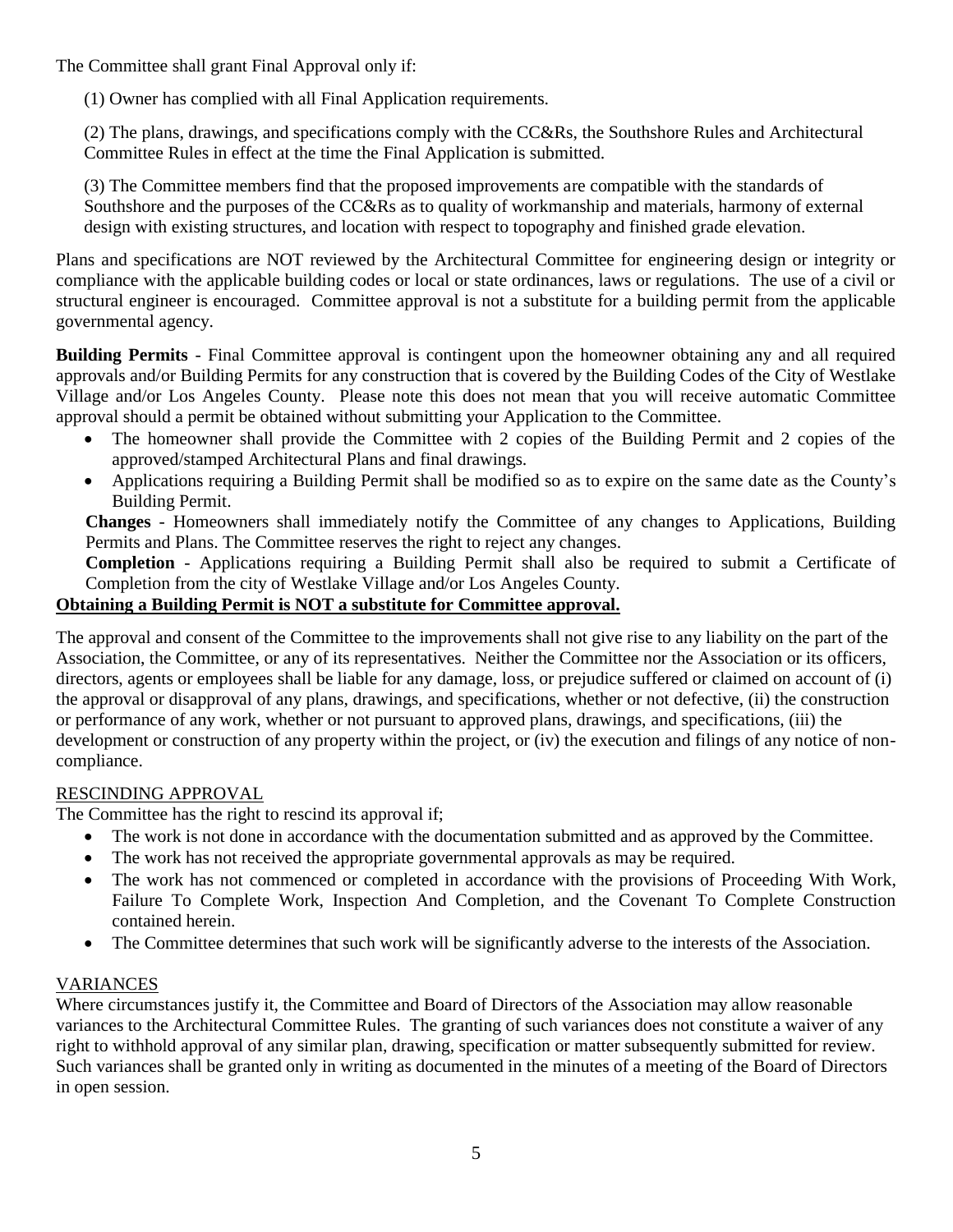#### PROCEEDING WITH WORK

The Homeowner has duty to diligently proceed and commence work within one (1) year from the date of Final Approval. The Final Approval shall be revoked unless the Committee receives a written request to extend from Owner prior to the expiration of the one (1) year period. No extension shall be granted except upon a finding by the Committee that there has been no change in the conditions or circumstances upon which the original Final Approval was granted.

#### FAILURE TO COMPLETE WORK

Owner shall complete work within one (1) year after commencement (excepting periods rendered impossible, or great hardship to Owner due to supervening forces beyond control of Owner or his Agents). If Owner fails to complete work within one (1) year, the Committee shall notify the Association, and proceed as though the failure was a non-compliance with approved plans. An extension may be requested; however, resubmission of plans for approval and additional fees may be necessary. Committee approval will expire automatically and be void in the event the approved improvements have not been commenced within one year from Application approval. Commencement means the actual physical start of the work.

#### INSPECTION AND COMPLETION

It shall be the responsibility of the Owner to complete the work in accordance with the approved Final Application, plans, drawings and specifications as submitted. The Association shall have final discretion to determine whether the work is in conformity with the approved application only after the Owner notifies the Committee of completion. The Owner shall have the sole responsibility for notifying the Committee, using the form Notice of Completion form, that Owner believes the approved work is completed. Deviations from the plans and specification approved with the application shall result in the Owner being required to correct the deviation. Variances sought for unapproved work already completed shall be denied and treated as non-compliance of the approved plans.

Inspection of work, approval of completion, or correction of defects shall proceed as follows:

(1) Owner shall give written notice to Committee upon completion of work using the proper form. Applications requiring a Building Permit shall also be required to submit a Certificate of Completion from the city of Westlake Village and/or Los Angeles County.

(2) Within 60 days thereafter, the Committee (or a designated representative) may inspect the work to evaluate substantial compliance with approved plans. The Committee shall notify Owner in writing (within this 60 day period) of approval, or specific non-compliance and require Owner to remedy the situation.

(3) If the Owner has failed to remedy the non-compliance within 30 days after notice in 2 above, the Committee shall notify the Association in writing. Within 30 days and not less than 15 days after Committee's notice, the Association shall set a hearing date with the Board. The Association shall give at least 10 days advance notice of the hearing date to the Owner, the Committee, and at Board's discretion-any other interested party.

(4) All hearing attendees may present information relevant to and question alleged non-compliance. The Board shall determine if non-compliance exists and the estimated cost of correcting or removing same. The Board shall require Owner to remedy or remove non-compliance within 45 days of the Board's determination. If Owner does not comply within 45 days (or extension as Board may grant), the Association (at its option) may remove the non-complying improvement, or remedy the non-compliance and upon demand, Owner shall reimburse the Association for all expenses. If not promptly repaid by Owner, the Board shall levy a reimbursement assessment against Owner per Sec. 6.03 of the CC&Rs.

(5) If for any reason the Committee fails to notify Owner of non-compliance within 60 days after notice of completion from Owner, the improvements shall deemed to be in accordance with approved plans.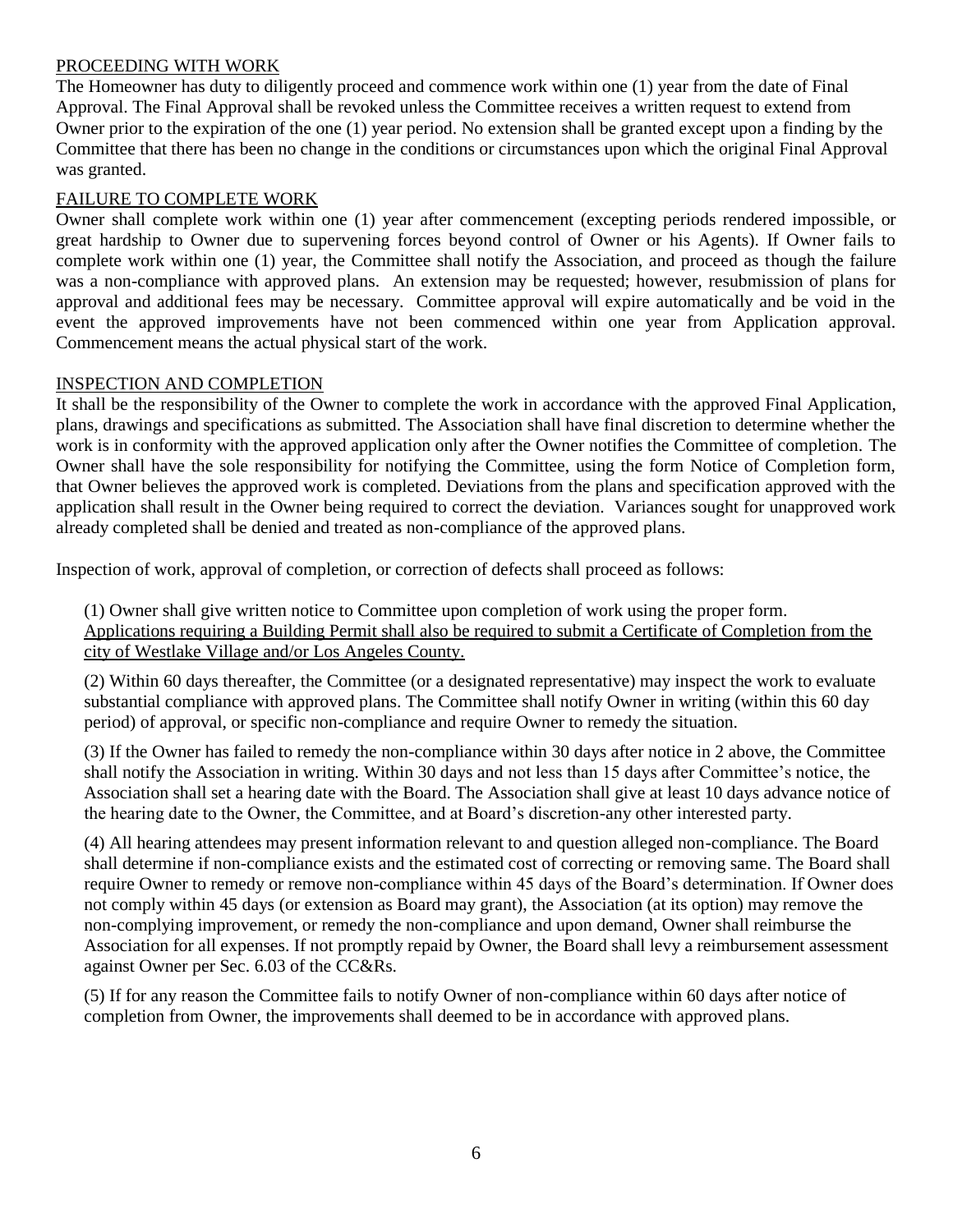#### **GENERAL GUIDELINES**

#### ROOFS

All roof materials must be either concrete tile, clay tile, or an alternate roofing material that meets the following:

- 1) A Class 'A' Fire Rating without the need of a special fire-resistant underlayment or other treatment method.
- 2) A three-quarter inch minimum exposed butt end profile. (Note: one-half inch minimum is allowed for natural Clay or Slate materials).
- 3) A solid color pigmentation throughout tile; no applied color coating or other treatment method.
- 4) Minimum 50-year material warranty. Must provide copy of manufacture warranty.
- 5) Alternate roofing material must have a UV rating must be throughout product; no applied UV coating or other treatment method.
- 6) Submit actual samples of the material and color, or variations in product colors or blend.
- 7) Roofing type and material must be compatible with the architectural style.
- 8) Roof details and eave details must be provided. Roof details and eave details must be compatible with the architectural style and roofing material.
- 9) All materials, colors, and finishes will be reviewed on a case-by-case basis; approval at the discretion of the Architectural Committee.

#### **All Roofs:**

All vents, pipe stacks or anything protruding above the roof must be painted to match the roof and must be approved as to shape and size. Fireplace chimney color; size and material must be approved. Flashing shall be painted to match the color of the chimney.

#### EXTERIOR COLORS

All colors which are to be used on the exterior of buildings, fences, walls, planters, walks, etc., shall be submitted for approval on color chips or material samples at least two (2) square inches in area, at the time final plans are submitted. The Architectural Committee will discourage the use of bright colors and encourage earthen hues.

#### AIR CONDITIONERS

The location of air conditioning units and condensers must be approved. The size and height of the units should be shown on elevation drawings. Where feasible the Committee will require the screening of these units for visual and sound attenuation purposes. Screening may be accomplished with walls or landscaping. Air conditioning units may not be placed on roofs or in five (5) foot side yards. WALL/WINDOW AIR CONDITIONERS ARE NOT ALLOWED.

#### PATIO/SHADE

Patio covers shall be constructed of materials of a permanent nature and designed in a way that relates to and blends with the residence and shall be of materials sufficiently large enough to prevent sagging. Structures may not unreasonably restrict neighbors' view. Patio covers may not extend past property lines. Patio covers and sun shades may not be constructed of the following materials: plastic webbing/lattice, bamboo, reed or straw-like materials, or corrugated plastic. Vinyl, fiberglass, aluminum and other materials may be approved on an individual basis. Retractable canvas awnings may be approved on an individual basis. A material/fabric color sample and sketch must be submitted. Tents are not permitted.

#### SOLAR PANELS

Solar panels must be flush mounted and framed into the roof to give the appearance of skylights. All pipes leading to and from solar panels must be framed in and enclosed. Collectors on flat roofs or in walls shall be screened from the view of neighbors, the street and green belts.

#### CONSTRUCTION HOURS

Construction hours are limited to Monday through Friday from 7:00 AM to 5:00 PM. Construction hours on Saturdays are from 9:00 AM to 5:00 PM and are for Inside Work Only. No construction is permitted on Sunday or the following holidays: New Year's Day, Memorial Day, July 4<sup>th</sup>, Labor Day, Thanksgiving and Christmas.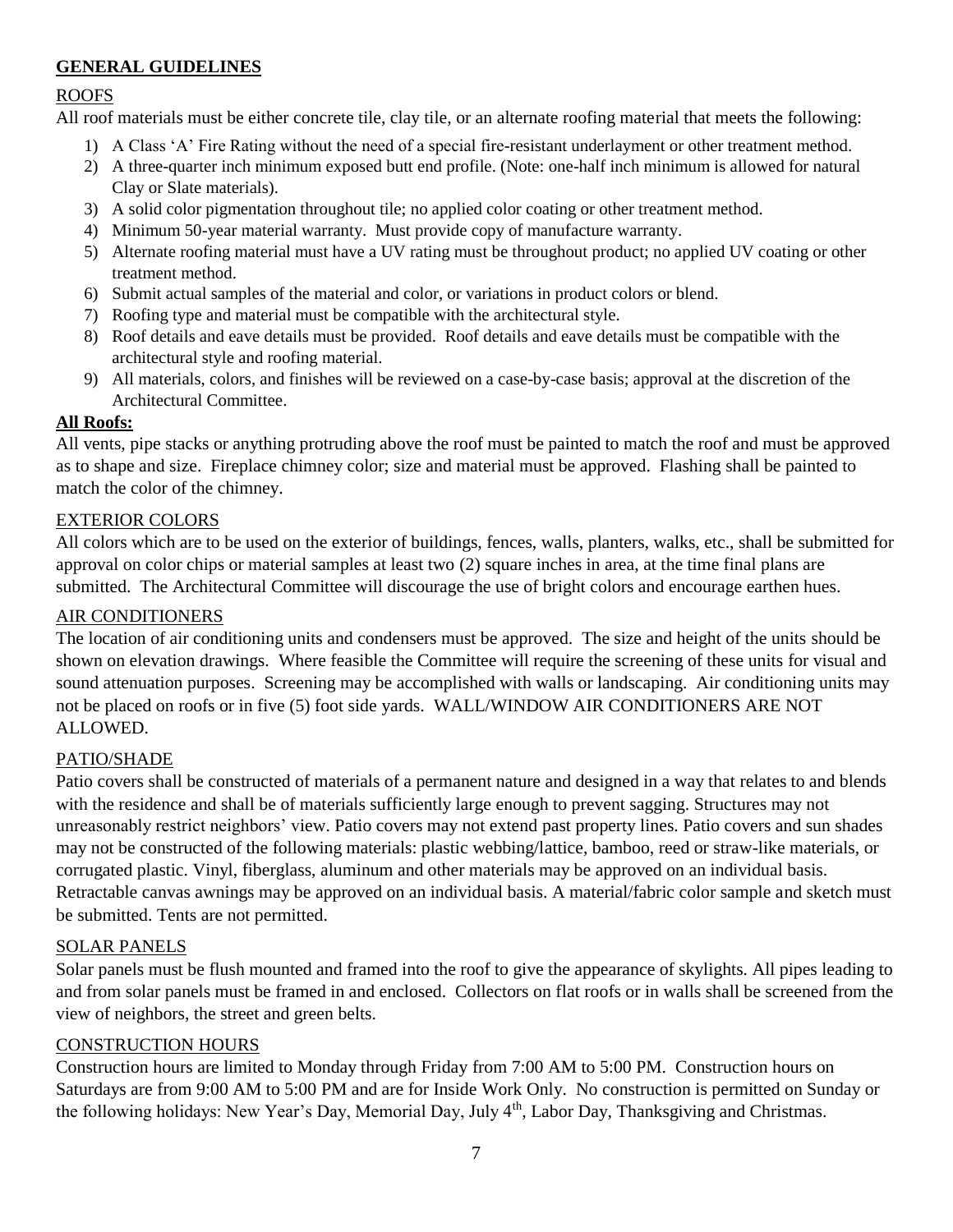#### **WALLS, FENCING AND ENTRY GATE**

ALL walls, fences and entry gates must be approved by the Architectural Committee prior to installation. Wooden fences are not allowed, including fences made from any other material that have the appearance of wood (excepting the exact replacement of an existing wooden fence).

**Greenbelt Lots** (lots backing onto the common area Greenbelt).

1.) Surrounding the entire lot (front, sides, rear); walls must be solid block stucco or wrought iron fence and NOT exceed six (6) feet in height. The wall or fence on the front of the lot shall NOT be closer than seven (7) feet to the house side edge of the sidewalk.

**Lake Lots** (lots backing onto the Lake).

1.) Front of Lot (parallel to the street).

a.) Walls must be solid block stucco or wrought iron fence and NOT exceed six (6) feet in height and NOT closer than seven (7) feet from the house side edge of the sidewalk.

2.) Sides of Lot (between lots/houses).

a.) From a point not closer than seven (7) feet from the house side edge of the sidewalk at the front of the lot to the end of the level grade, (original graded flat pad or approved graded flat pad) that point where the ground begins to slope down to the lake, walls must be solid block stucco or wrought iron fence and NOT exceed six (6) feet in height.

b.) On the slope from the end of the level grade to a point not closer than two (2') feet from the lake waterline, fences MUST be simple wrought iron only, may NOT be solid, and NOT exceed three (3) feet in height.

3.) Rear of Lot (parallel to Lake waterline).

a.) Fences on the slope area parallel to the lake waterline MUST be simple wrought iron only, may NOT be solid, may NOT exceed three (3) feet in height, and MUST NOT be closer than two (2) feet to the lake waterline.

#### 4.) Fences Around pools/spas:

a.) Must comply with local ordinances and/or regulations.

 b.) Fences on the slope area and parallel to the lake waterline MUST be simple wrought iron only, may NOT be solid, may NOT exceed five (5) feet in height, and MUST NOT be closer than two (2) feet to the lake waterline. Landscape requirements may apply along the fence in order to comply with the forty five (45) degree angle view from the lakeside corner of each home. *(These guidelines are in affect for properties that either have a pool or spa or have submitted an application and plan to install a pool or a spa).*

Plants on the slope adjacent to a fence (or Property Line) from the end of the level grade to a point not closer than two (2') feet from/and parallel to the lake waterline MUST not grow together to form a hedge and may NOT exceed three (3') feet in height (or the height of the existing fence).

#### **Entry Gates**

Entry gates should complement the adjoining walls and/or fencing, not exceed six (6) feet in height, and have a permanently open, "see-through" design element in the upper portion of the gate.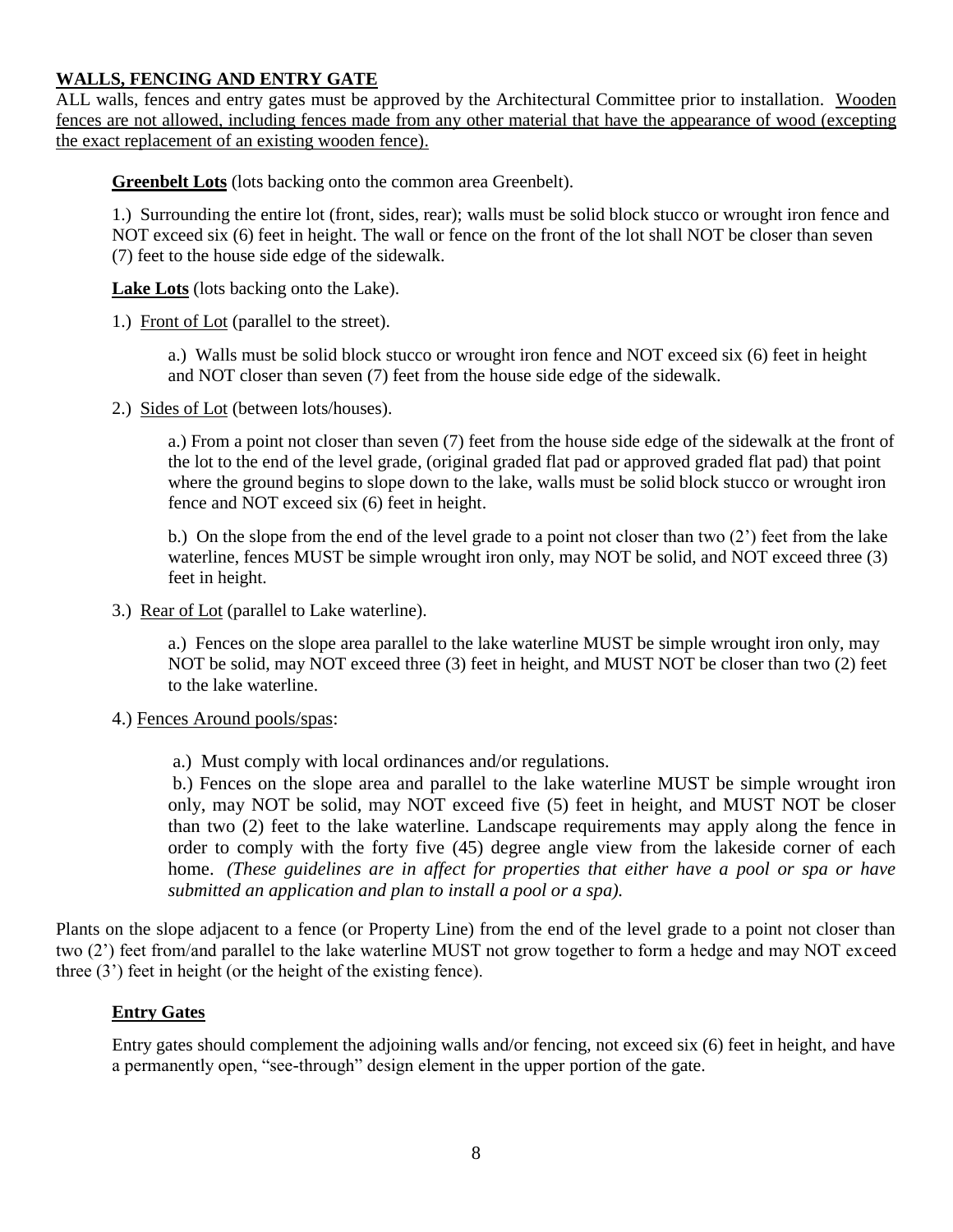#### POOLS AND SPAS

Swimming pools and spas (in and above ground), require Architectural Committee approval by application. Pool equipment shall be located and screened so that it will not be visible from neighboring properties, the street, or the lake. The Committee may require sound baffling around the equipment should it be deemed necessary to reduce sound levels resulting from equipment operation or vibration. Time clocks to regulate pool equipment shall be set so that no equipment (motors, blowers, heaters, etc.) are operating after 10:00pm or before 8:00am.

#### STATUES, FOUNTAINS AND ARTWORK

No statue, fountain, waterfall or "artwork" of any kind may be installed or displayed which will be visible from the Lake, street or neighboring properties without the express written approval of the Committee.

#### PATIO DECKS

These structures shall not project closer than thirteen (13) feet from the normal water line when the dam is full, nor should they occupy more than fifty percent (50%) of the slope area. Deck construction on zero lot line should not project along lot line so as to be obtrusive or impose on privacy of neighbors. All deck rails shall be of open design and construction, area below deck must be enclosed or screened so as to not be unsightly.

#### VIEW

The Architectural Committee shall generally review applications such that a reasonably unobstructed forty-five (45) degree angle of view from the lakeside corner of each home is preserved. However, flexibility in the application of this rule will be exercised by the Architectural Committee because of existing exceptions on a case-by-case basis. The Architectural Committee shall be entitled to require, as part of the application process prior to approval, that "story-poles" be installed by the applicant to depict the location of improvements which may impair views.

#### ZERO LOT-LINE WALLS/WINDOWS

In order to preserve neighbor privacy and comply with solid one-hour fire wall requirement, there shall be no openings of any kind (windows, doors, vents, etc.) allowed on the ground-floor of zero lot-line walls. Second story walls may have windows if the wall is set back ten (10) feet from property line. No doors or other openings will be allowed on second story walls that face the side property line (on either side of the house).

#### SECOND STORY GUIDELINE

In an effort to reduce the appearance of "box-like" architecture, the second story footprint shall not be allowed to exceed seventy-five percent (75%) of the ground-floor square footage.

#### GARAGES/PARKING

New homes (or major remodels) that have over three thousand five hundred (3,500) square feet of living area shall be required to have garaged parking for a minimum of three (3) vehicles and those over five thousand (5,000) square feet shall be required to have garaged parking for four (4) vehicles.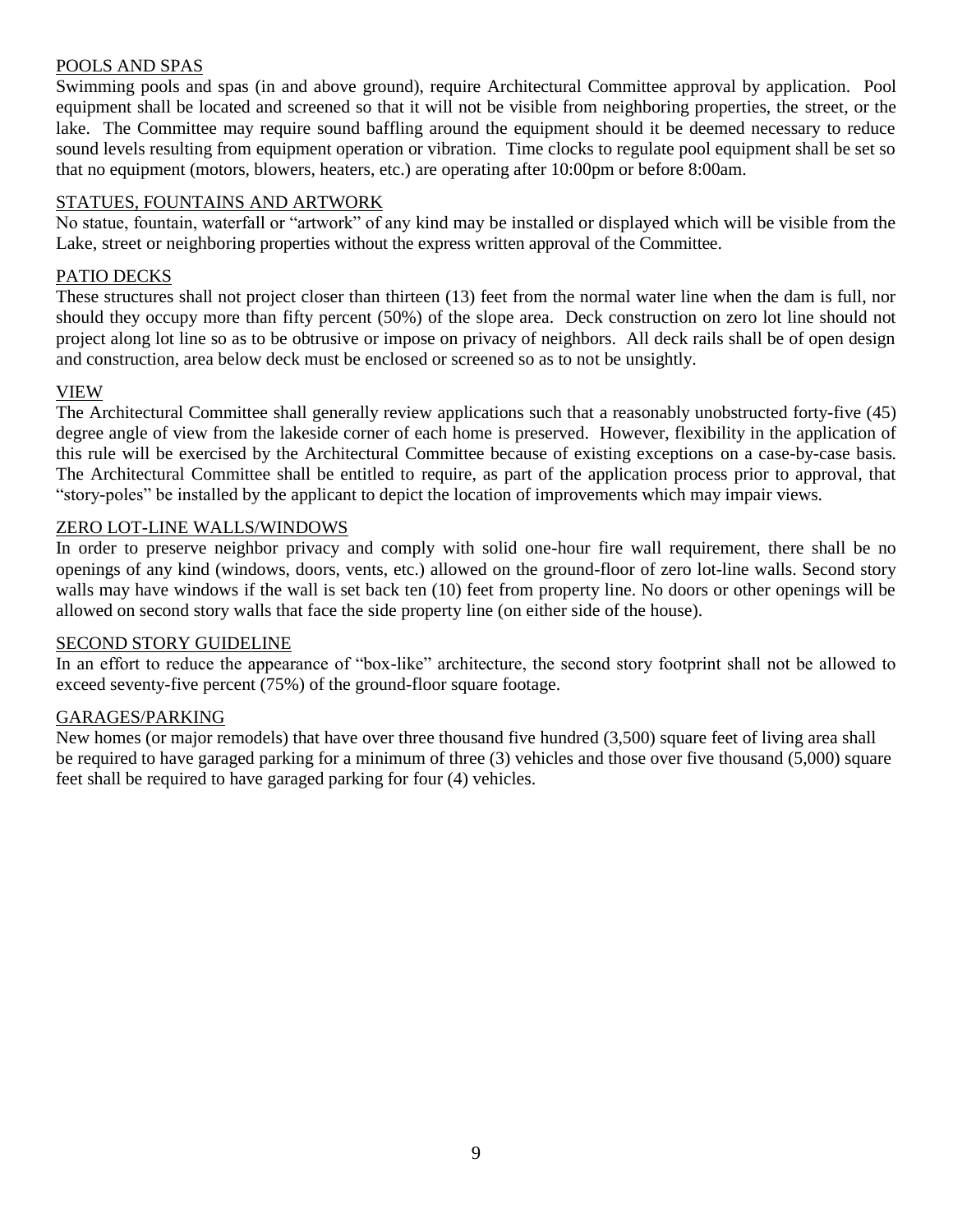#### ARTIFICIAL TURF STANDARDS

#### Product Standards

- Must submit the name of the manufacturer and product specifications with landscape plans attached to Southshore's Architectural Application
- Product must have realistic grass color with little or no reflective shine such as that manufactured by SYNLAWN, [www.synlawn.com,](http://www.synlawn.com/) Van Nuys CA, 866-796-5296.
	- o Recommended for sunny areas:
		- SYNFESCUE Platinum 320, Premium 220 or SYNFESCUE 120
	- o Recommended for shady areas:
		- SYNBLUE or SYNRYE premium 200. These two display minor shine / sheen in the sun.
- Manufacturer certified 50 oz. per sq. yd. or greater face weight
- Products must contain multi-colored blades to provide a natural blended look
- Reinforced primary backing with fiberglass
	- o Polyurethane secondary backing
- Manufacturer's warranty of at least 7 to 10 years
	- o Warranty must be directly from the manufacturer- not the installer
- No products with polyethylene or polypropylene slit-film even if defibrillated
- No products with rubber crumb infill

#### Installation Standards

- Professionally installed by a CA State Licensed Landscape Contractor with at least 3 years experience installing synthetic grass and at least 100 installations
	- o Must submit CSLB License Number and experience qualifications of installer with Architectural Application
- A mounded or dimensional look is preferable to flat
- The Sub-base should be at least 3" deep of compacted Class II Road Base or Decomposed Granite (DG)
- The grass must all be from the same dye lot and all pieces installed must match
	- o It is not acceptable to have two pieces side-by-side that do not match
- Seams must be glued with proper outdoor rated synthetic grass adhesive and seaming cloth and stapled.
	- o No quick release Velcro type or pre-glued tape systems.
	- Grass pieces must be installed all running the same direction no 90 degree turns
		- o The grass seams should not be readily visible
- Synthetic Grass backing should be placed in the range of 1/8"-1/2" below hardscape
- Synthetic Grass must be nailed at perimeter and throughout with minimum 6" stainless or galvanized flat head nails
- Composite bender board or other suitable solid border must be installed between turf and any other landscape features
- Lawns adjacent to common areas will be considered on a case-by-case basis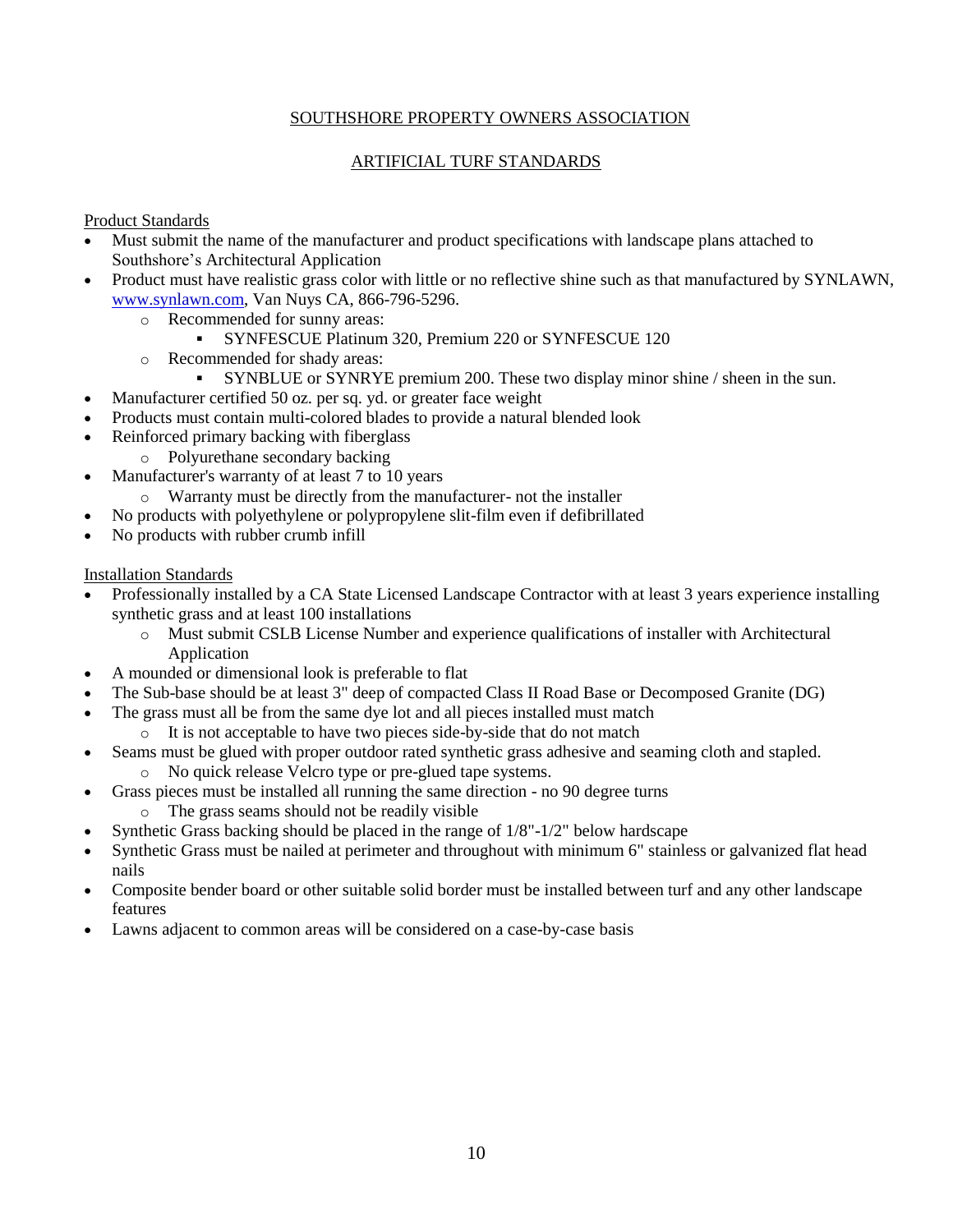#### **WORK RULES FOR OWNERS, CONTRACTORS, TRADESMEN and LABORERS**

1) **HOURS WORK IS PERMITTED:** (Site must be cleaned and cleared by 5:00 pm) Monday – Friday 7:00 AM to 5:00 PM Saturday 9:00 AM to 5:00 PM (Inside Work Only) Sunday No Work Permitted No work permitted on New Year's Day, Memorial Day, July 4<sup>th</sup>, Labor Day, Thanksgiving & Christmas

- 2) **CLEANUP:** The water in streets drain to the LAKE. The Owner's refundable deposit will be forfeited for the washing, blowing sweeping or causing any construction debris, oils, paint, repair residue, toxic or other poisonous materials to drain, flow, or blow into the LAKE. The Owner may be able to recoup fines, fees, and deposits from Contractors, Tradesmen and Laborers.
- 3) **TRASH, DEBRIS, AND TRASH BINS:** The project must be kept neat and clean and all trash must be carried off site on a regular basis. Failure to do so will result in a \$200 fine PLUS the cost to repair any damage or remove any debris.
- 4) **PROTECTION OF SIDEWALKS:** Plastic tarp or similar material cover MUST be placed on the street and sidewalk areas whenever DIRT, SOD, SAND, CEMENT or any other materials are used. Whenever possible, the Owner's driveway rather than the street must be used for mixing materials. Debris must not be swept into the street. Failure to comply will result in the Owner's deposit being forfeited.
- 5) **CEMENT WORK:** Any concrete spills on the Associations streets must be cleaned IMMEDIATELY. No concrete ready mix truck may be washed in the streets. All chutes are to be washed on the building site pad. Cleaning of concrete or cement handling tools or equipment, which results in residue entering the street gutters or sewers is STRICTLY PROHIBITED. Either of the following procedures are recommended for cleaning ready mix delivery chutes, mortar mixers, or tools:
	- a. Steel Drum for Waste The contractor shall provide a 55-gallon drum with a securable lid to be used on the job site. Ready mix truck operators and other workers may then pour all liquid cement in to the drum. At the end of the workday this drum should be securely closed and removed from the work site.
	- b. Shallow Hole for Washing Equipment A shallow hole may be dug in the ground (approximately 12" deep) to be used for disposal. Workers and ready-mix operators may then wash their equipment into a wheelbarrow and the liquid cement waste may be poured into the shallow hole. This will result in the water filtering down through the earth and the solidified residue may be removed the next workday.
- 6) **RESTRICTIONS ON WORKERS:** Violation of any of the following shall result in a fine to the Owner:
	- a. Alcoholic Beverages…Drugs… Intoxicants or any other controlled substances are NOT permitted on Association property.
	- b. Radios…are permitted on the project, but MUST BE KEPT at LOW VOLUME so as to not disturb neighbors.
	- c. Animals belonging to workers are to be left at home. No dogs or other animals are allowed.
- 7) **CONSTRUCTION HAZARDS:** Appropriate barriers are required for all construction hazards.
- 8) **RIGHT TO STOP WORK:** The Association has the right to stop construction work that is in violation of any of the Association's CC&Rs, Southshore Rules, Architectural Committee Rules, or these Work Rules For Owners, Contractors, Tradesman and Laborers.

I understand that as an Owner in Southshore, I am responsible for any and all persons performing work on my property to abide by the Association's CC&Rs, the Southshore Rules, the Architectural Committee Rules, and the Work Rules For Owners, Contractors, Tradesman and Laborers – ("Work Rules").

Owner I hereby agree: Initials • to inform any and all persons performing work on my property of these Work Rules………………………………… to be responsible for assuring compliance to the Work Rules………………………………………………………… to assume responsibility for any Work Rule violation(s) which may include substantial monetary fines………………. to immediately cause the stoppage of all Work on my property upon receipt of a written notice from the Association that a guideline or rule is being violated until such violation is corrected and the Association approves resumption….

**OWNER SIGNATURE:\_\_\_\_\_\_\_\_\_\_\_\_\_\_\_\_\_\_\_\_\_\_\_\_\_\_\_\_\_\_\_\_\_\_\_\_\_\_\_\_ DATE:\_\_\_\_\_\_\_\_\_\_\_\_\_\_\_\_\_\_\_\_\_\_\_\_\_\_\_**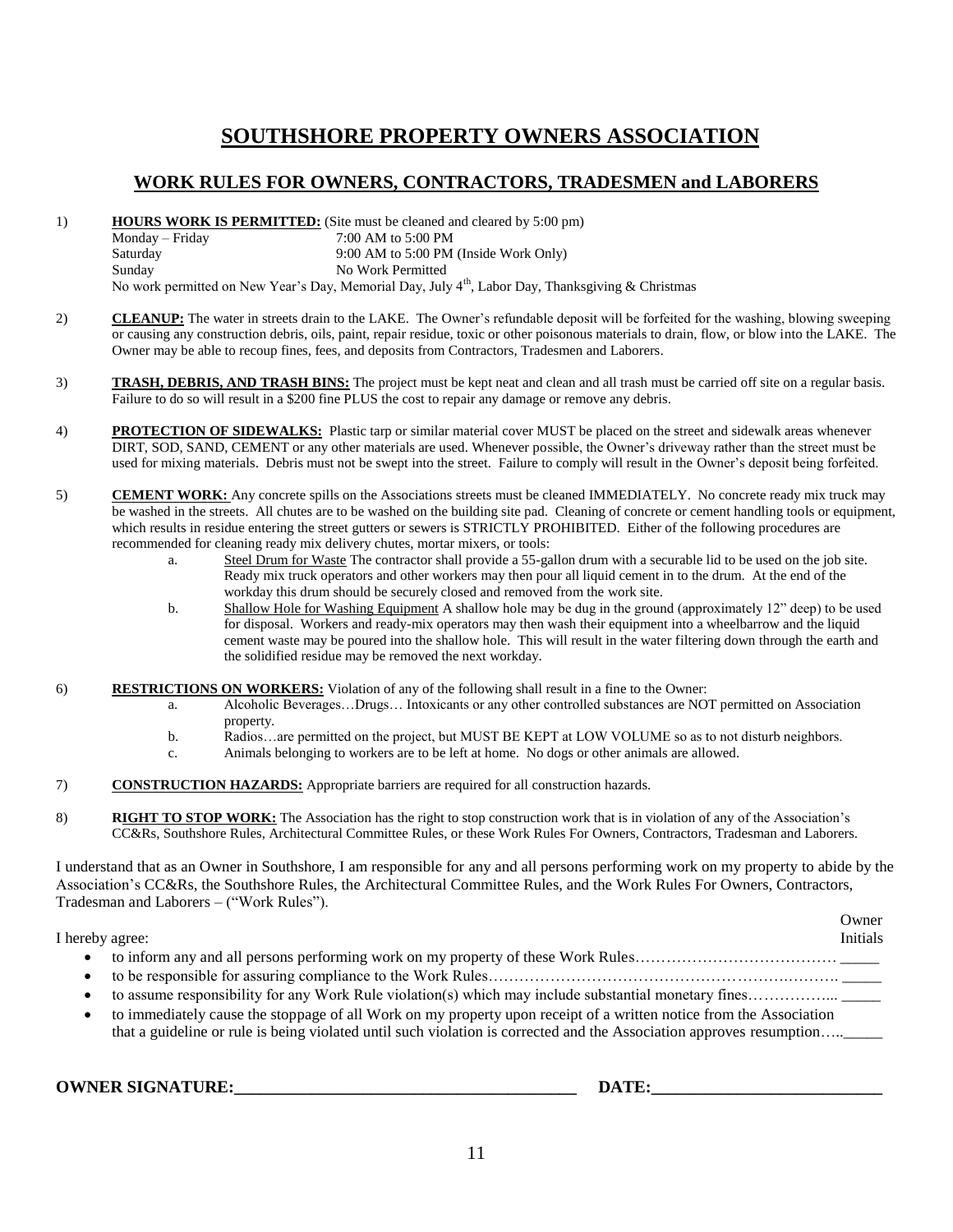#### **SOUTHSHORE PROPERTY OWNERS ASSOCIATION FEE SCHEDULE Revised April 18, 2019**

**Plans which are extensive in nature or deemed too complex for review by the Committee will be forwarded to a third-party architectural consultant for review. Fees associated with the review will be the responsibility of the owner of the home who submits the plan to pay. (refer to the below). \*Please know that the Committee's intention is to review all minor applications without involving an architect and ensuring no additional fees are incurred unless absolutely necessary.**

Inspection & Architectural Review Fees are payable to Southshore P.O.A. Refundable Deposits are payable to Southshore Architectural Committee.

Please write two separate checks and submit both checks and the Architectural Application Form to: The Emmons Company - One Boardwalk, Suite 102, Thousand Oaks, CA 91360.

| <b>Application</b>                                                                                                                                                | <b>Inspection &amp;</b><br><b>Architect Fee</b> | Refundable<br><b>Deposit</b> |
|-------------------------------------------------------------------------------------------------------------------------------------------------------------------|-------------------------------------------------|------------------------------|
| New House, Major Remodel & Addition                                                                                                                               |                                                 |                              |
| *If review by Architect is needed                                                                                                                                 | $$1,000.00*$                                    | \$1,000.00                   |
| • Extensive plans that require excessive review may be subject to additional fees.                                                                                |                                                 |                              |
| <b>Minor Remodel</b>                                                                                                                                              |                                                 |                              |
| *If review by Architect is needed                                                                                                                                 | $$500.00*$                                      | \$200.00                     |
| (Includes but not limited to: Deck, patio, wall, walkway, driveway, pool, spa, fence, major re-landscape,<br>artificial turf installation, patio cover, etc.)     |                                                 |                              |
| • Extensive plans that require excessive review may be subject to additional fees.                                                                                |                                                 |                              |
| <b>Minor Work</b>                                                                                                                                                 | $\Omega$                                        | $\Omega$                     |
| (Includes but not limited to: Minor re-landscape, satellite dish, garage door, roof repair, repaint, window<br>replacement, door replacement, tree removal, etc.) |                                                 |                              |

Note: All of the above work does require an application to be submitted and approved prior to the start of work, whether there is a deposit required or not. For Example: Tree removal always requires an application, your neighbors' signatures and the architectural committee's written approval prior to the start of work, even though it does not require a deposit.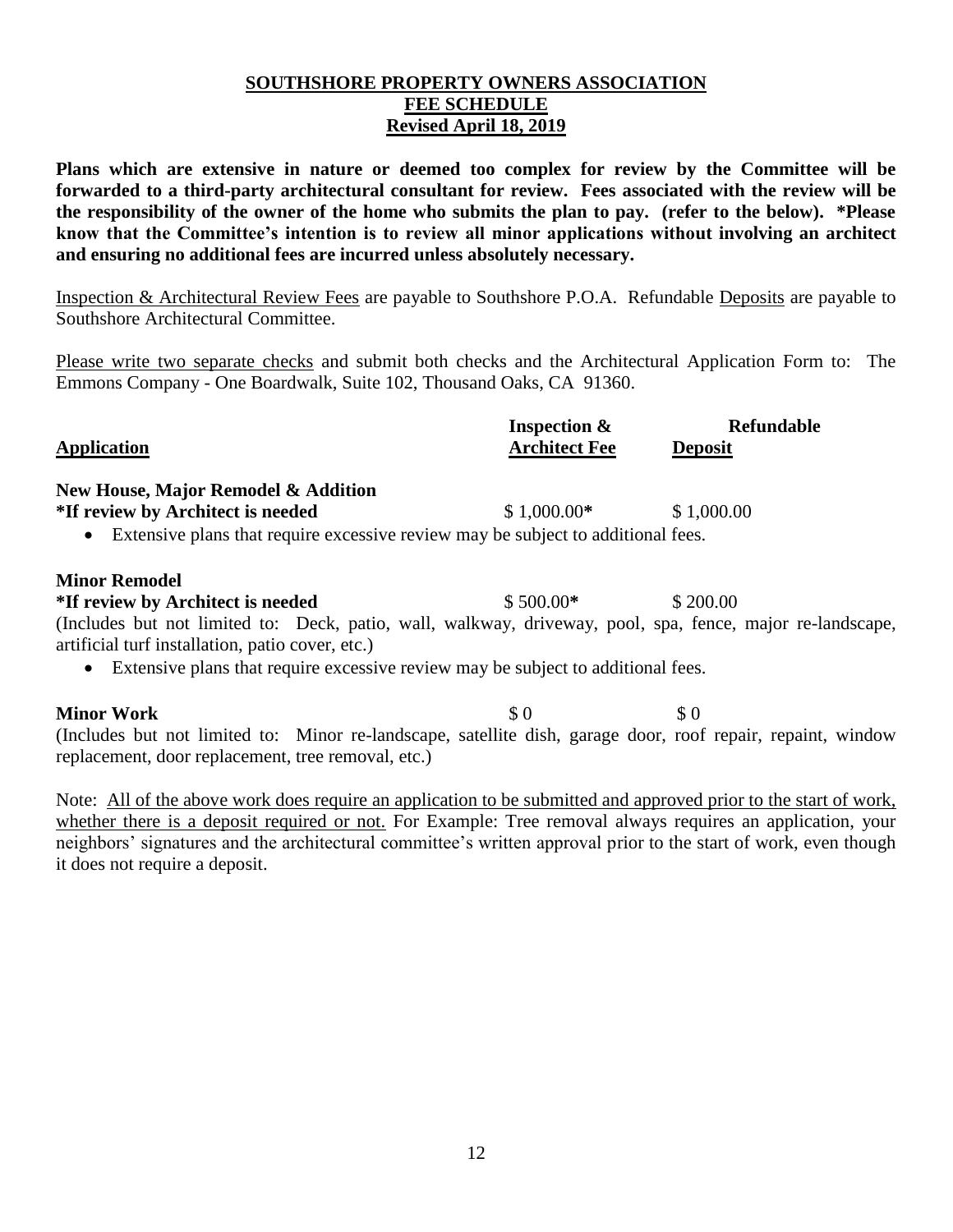#### **NOTICE OF COMPLETION**

| <b>SOUTHSHORE PROPERTY OWNERS ASSOCIATION</b>                                                                                                                                                                                  |  |
|--------------------------------------------------------------------------------------------------------------------------------------------------------------------------------------------------------------------------------|--|
| Any refundable deposit due will be mailed to you after the project is inspected and determined to conform to the<br>approved application by the Architectural Committee.                                                       |  |
|                                                                                                                                                                                                                                |  |
| SIGNATURE: North and the set of the set of the set of the set of the set of the set of the set of the set of the set of the set of the set of the set of the set of the set of the set of the set of the set of the set of the |  |
|                                                                                                                                                                                                                                |  |
| ADDRESS: North Contract of the Contract of the Contract of the Contract of the Contract of the Contract of the Contract of the Contract of the Contract of the Contract of the Contract of the Contract of the Contract of the |  |
| NAME:                                                                                                                                                                                                                          |  |
| The Emmons Company, One Boardwalk, Ste. 102, Thousand Oaks, CA 91360.                                                                                                                                                          |  |
| Upon completion of the project approved by the Architectural Committee please sign and return this form to:                                                                                                                    |  |

## **COVENANT TO COMPLETE CONSTRUCTION**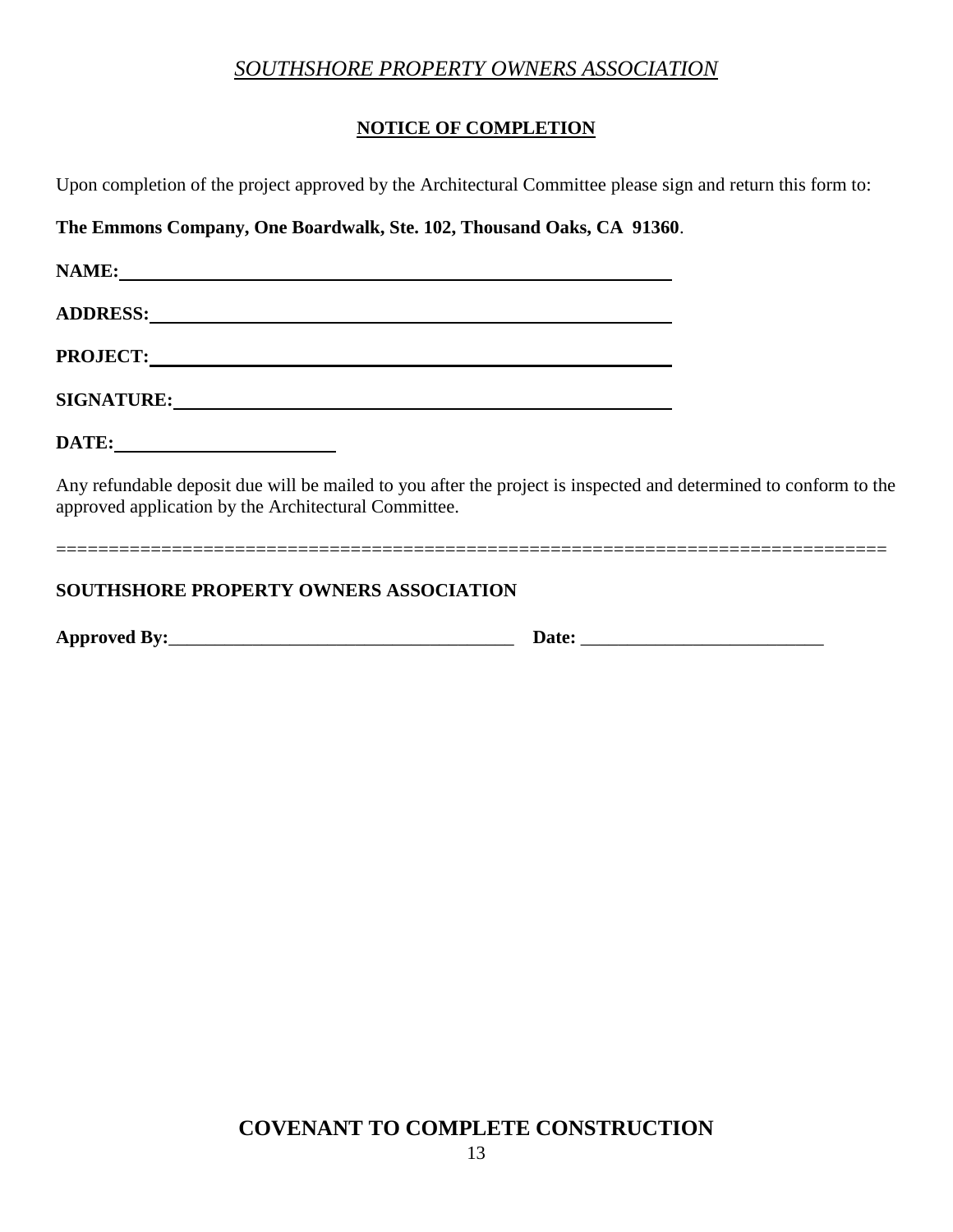## **AS CONDITION OF ARCHITECTURAL COMMITTEE APPROVAL**

This Covenant to Complete Construction as Condition of Architectural Committee Approval ("Covenant") is entered into this \_\_\_ day of \_\_\_\_\_\_\_\_\_, 20\_\_ by and between the Southshore Property Owner's Association ("Association") and \_\_\_\_\_\_\_\_\_\_\_\_\_\_\_\_\_\_\_\_\_\_\_\_\_\_\_\_\_\_\_\_\_\_\_\_\_\_\_\_\_\_\_\_\_\_\_ ("Homeowner") as follows:

#### **RECITALS**

Whereas the governing documents of Association are binding on all members of Association, including but not limited to Homeowner;

Whereas, the governing documents of the Association require all members to submit Architectural Applications to the Association for modifications to their property and obtain advance written approval for said modifications from the Association;

Whereas the Architectural Committee is appointed by the Board of Directors under the governing documents to consider Architectural Applications submitted by members of Association in accordance with the applicable governing documents of the Association and to monitor for compliance and completion the approved scopes of work in said applications in accordance with the governing documents of the Association;

Whereas Association, through the Architectural Committee is entitled pursuant to its authority under the governing documents to condition approval of Architectural Applications upon reasonable conditions, including but not limited to completion deadlines and related penalties for non-compliance;

Whereas Homeowner has submitted to Association an Architectural Application seeking approval of certain exterior modifications to the improvement to their property and Architectural Committee has approved the application subject to the entry into this Covenant and the conditions and terms contained herein;

Now therefore, for valuable consideration, receipt of which is hereby acknowledged, and the premises and covenants contained herein, it is agreed as follows:

#### **AGREEMENT**

1. Homeowner agrees that the scope of work specified in the Architectural Application **will be commenced on or before** \_\_\_\_\_\_\_\_\_\_\_\_\_\_\_\_\_\_\_\_, 20\_\_\_.

If the scope of work is not commenced by that date, the Application shall be deemed expired and the Homeowner shall not be entitled to thereafter commence work until the Architectural Committee grants and extension of the start date period.

Homeowner further agrees that the approved scope of work **shall be completed in its entirety on or before** \_\_\_\_\_\_\_\_\_\_\_\_\_\_\_\_\_\_\_\_\_\_\_\_\_, 20\_\_\_\_.

Completion shall include and be defined as the final approval by the applicable governmental agency issuing permits for the work and the Association's approval of the work as compliant with the application.

2. In the event the approved project cannot be completed due to causes not within Homeowner's control within the time frames set forth in 1. above, Homeowner agrees to notify Association in writing of that situation in advance of the completion date, shall set forth the reasons why the work cannot be completed timely, and request an extension of time to a date certain, not to exceed 180 days. For good cause shown, the Association, through the Architectural Committee, will grant one such extension without penalty.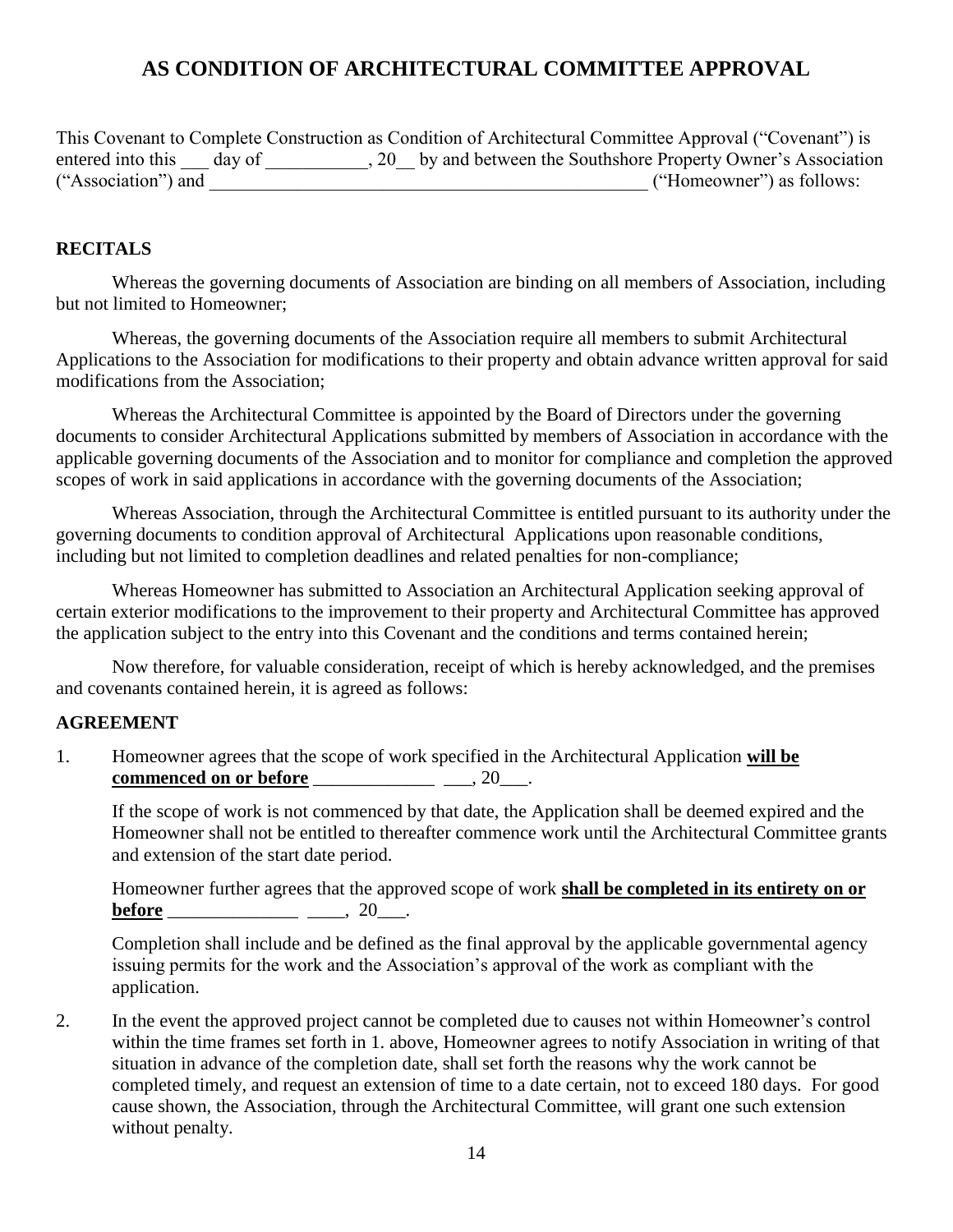#### **If Homeowner fails to seek an extension of time prior to expiration of the completion deadline, Homeowner agrees to pay a non–compliance fee of \$30.00 per day until Homeowner submits a request for extension as described herein.**

Homeowner agrees that the non-compliance fee shall be considered as a special assessment under Civil Code Section 1366 which may be collected using the same remedies available to the Association under the governing documents and Civil Code Section 1366 and 1367.1, including the lien foreclosure process. Homeowner agrees that the daily non-compliance fee is reasonable and imposition of said fee is necessary to ensure timely completion of construction projects which interfere with the use and enjoyment of the development and private property within the development.

#### 3. **In the event Homeowner fails to complete the approved work within the extension period granted, the Homeowner agrees to pay a non-compliance fee of \$50.00 per day to the Association until the work is completed.**

Homeowner agrees that the non-compliance fee shall be considered as a special assessment under Civil Code Section 1366 which may be collected using the same remedies available to the Association under the governing documents and Civil Code Section 1366 and 1367.1, including the lien foreclosure process. Homeowner agrees that the daily non-compliance fee is reasonable and imposition of said fee is necessary to ensure timely completion of construction projects which interfere with the use and enjoyment of the development and private property within the development.

- 4. Homeowner understands and agrees that a failure to meet the notice requirements and completion deadlines set forth herein shall constitute a breach of this Covenant and shall entitle the Association, in addition to charging the non-compliance fees described herein, to prosecute an action to compel completion of the scope of work by a date certain through an injunctive relief action in Superior Court and if it prevails, to recover reasonable attorneys fees and costs incurred in prosecuting said action. Homeowner agrees that an injunctive relief action to enforce the obligations set forth in this agreement shall not be subject to the pre-litigation requirements of Civil Code Section 1369.510 et seq. for an injunctive relief action to enforce the governing documents.
- 5. Homeowner shall indemnify, defend and hold the Association, its Board of Directors and Architectural Committee, and all Association members harmless from any and all third party claims, lawsuits, liability, actions or the like, to the fullest extent provided under California law, which arise from the performance of any construction work on Homeowner's property, whether approved or otherwise.
- 6. Homeowner agrees to obtain all governmental permits from the applicable agencies prior to commencement of work. Homeowner agrees, upon request from Association, to provide Association with copies of permits and inspection reports from the permitting agencies.
- 7. Any modification of the Covenant shall require a written agreement executed by all parties. This Covenant contains the entire agreement and understanding between the Settling Parties concerning its subject matter and integrates and supersedes all other agreements of any kind relating to the subject matter of this Agreement
- 8. This Agreement shall be binding upon and inure to the benefit of the Parties hereto and their respective successors and assigns.